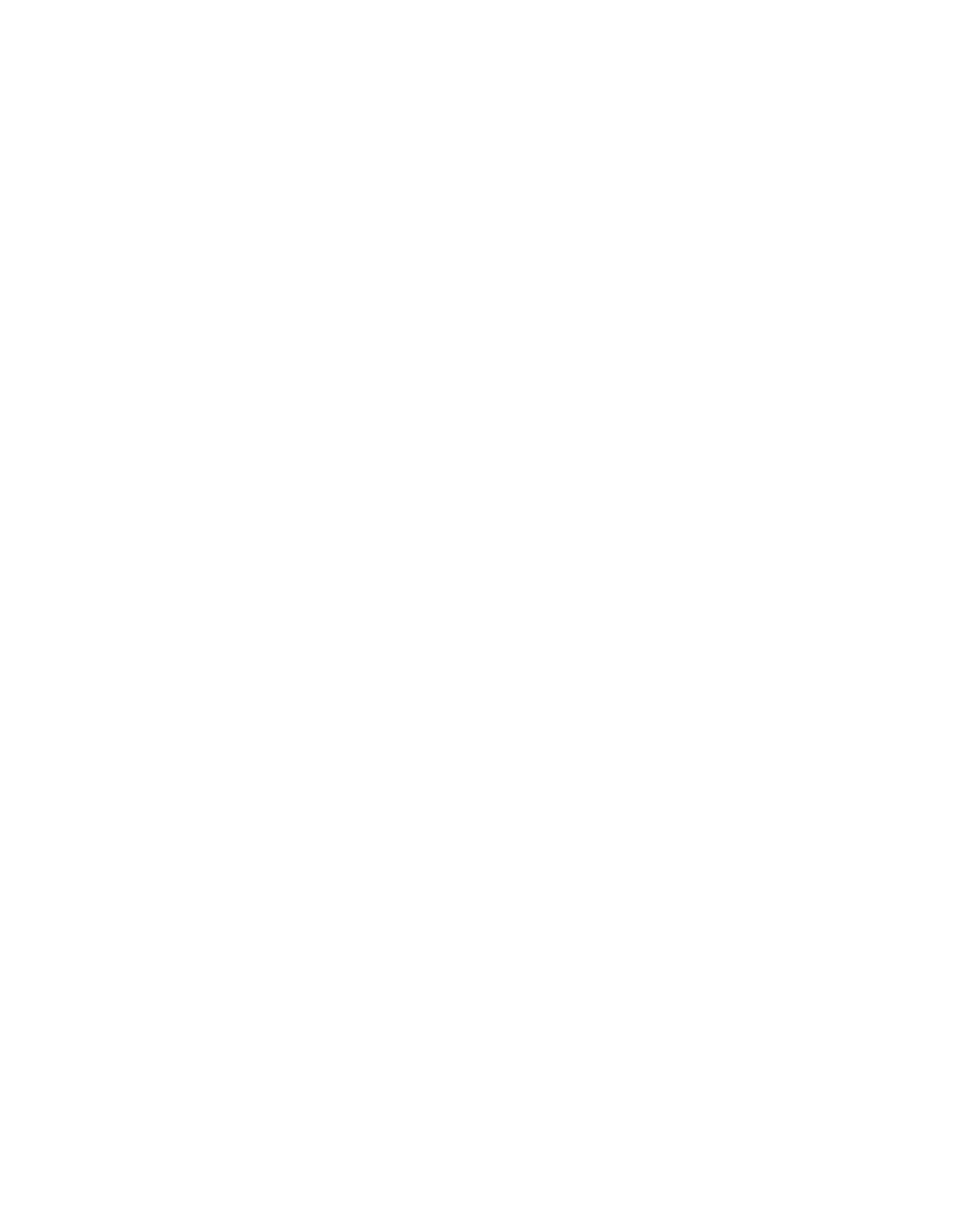

## **CONTENTS**

| Why use workforce management software? 2                          |
|-------------------------------------------------------------------|
| Accurate forecasting-the foundation of workforce management 3     |
|                                                                   |
|                                                                   |
|                                                                   |
| Increasing efficiency with the right technology  4                |
| Improving service-productivity increases customer satisfaction  4 |
|                                                                   |
|                                                                   |
|                                                                   |
|                                                                   |
| Increasing ROI and profits with Aspect                            |
|                                                                   |
|                                                                   |
|                                                                   |
|                                                                   |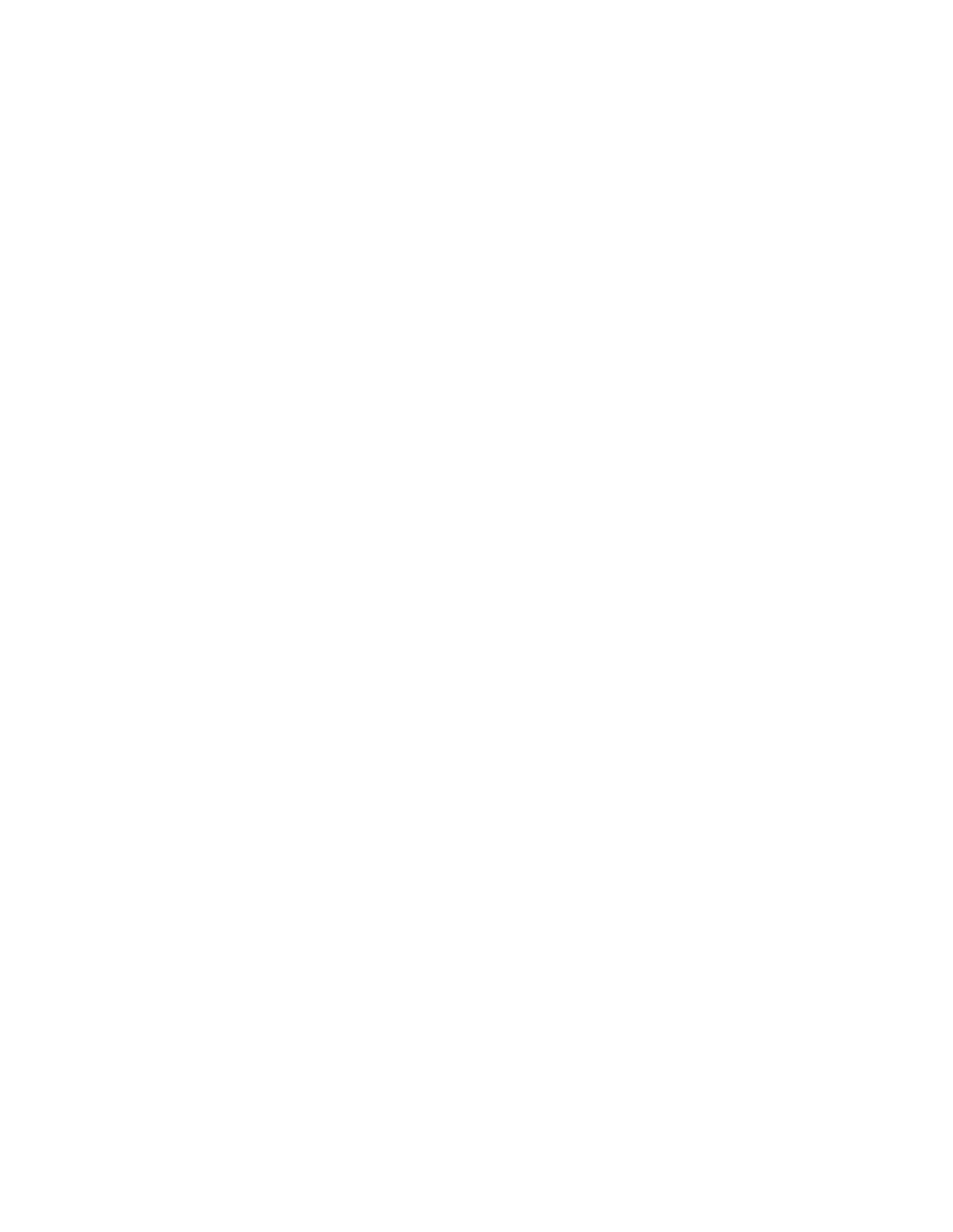# Workforce Management Software

### **EXECUTIVE SUMMARY**

The complexity of contact center work and the demands on center managers today have made software tools for forecasting, scheduling, staffing, and managing a contact center critical to the success or failure of many companies. Regardless of your industry, the size of your business, or the current level of technology your center deploys, workforce management software is key to increasing revenues and achieving a return on customer service investments.

Companies not using robust workforce management software are spending far too much money trying to determine what they need to do next and how to do it. They are also missing out on the opportunity to improve their bottom line by just increasing their contact center efficiency. Despite their CRM strategies, these companies have serious obstacles in successfully managing their workforces.

The system you deploy should save—not cost—you money. Moreover, very quickly after its implementation, the right workforce management software will help you generate revenue. So, as a senior decision-maker, you need to ask some basic questions. Is your contact center set up to serve your customers as efficiently as possible? And how much is that service costing you? Do you have the right resource in the right place at the right time to provide consistently high-quality service at the lowest cost across all your sites, products, and contact channels? Without an accurate workforce management system, you may find it difficult to answer these questions or achieve their implied goals.

You may also find it difficult to answer this question as well: Can contact center workforce management software generate a sufficient return on investment (ROI) to justify the cost? The answer: Absolutely, and this can be illustrated with examples of companies that have reaped significant benefits by using workforce management software. In fact, workforce management software can not only provide a good return on the software investment, but also document the costs, savings, and efficiencies it gains for current users and highlight areas for additional savings and improvements in the future.

This paper explains workforce management software—what it does and how it can very quickly provide a return on your investment by reducing expenses and increasing your profits. It offers case studies from two different industries that demonstrate how workforce management software benefits the bottom line.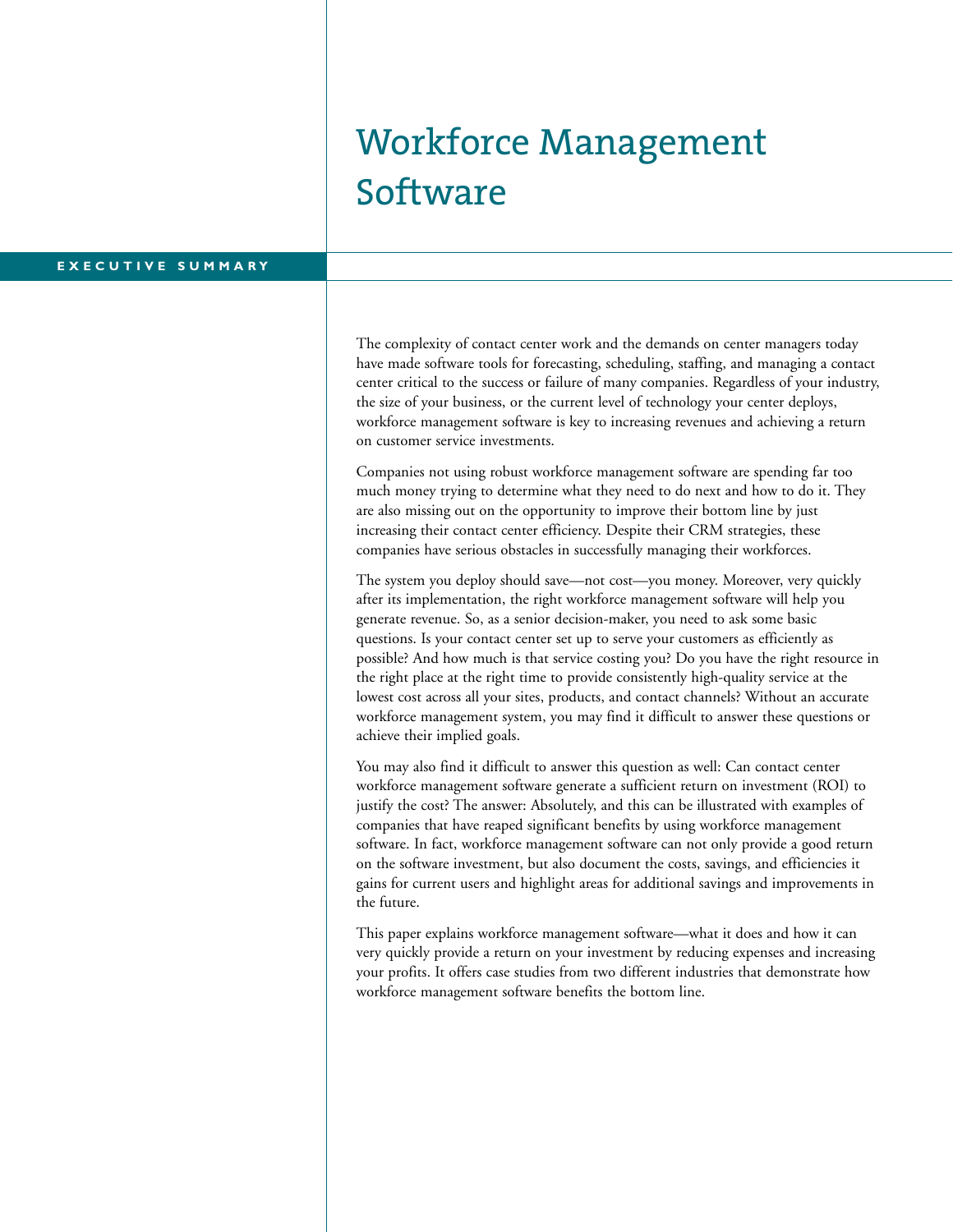## Why use workforce management software?

It's no secret that personnel and related staffing expenses eat up your contact center budget. In fact, as the chart below shows, 60 percent of the total operating costs for a typical contact center are directly related to personnel. Workforce management software takes the guesswork out of staffing. It provides easy-to-use, yet sophisticated management tools; immediately reduces labor-intensive record keeping; and automates complex manual tasks. These features can help you meet and exceed sales, reduce overstaffing, and reduce administrative labor. It's important to note here that any workforce management software can enable you to generate schedules, but you need a flexible and robust application to really manage your workforce.



*Studies have shown that approximately 60 percent of contact center costs are tied up in personnel-related expenses.Workforce management software can free a large portion of these costs for investments in other areas.*

The best workforce management software will help you meet your service and overall contact center and CRM goals at a minimum cost. Here's how.

First, assume you already have or are about to implement a typical customer contact center—whether it is a small single-site call center, or a larger multisite infrastructure with contacts being made not only via telephone but also via e-mail and the Web over wired and wireless devices. Whatever its size and complexity, to effectively manage your center, you must:

- Forecast customer demand as your business and customer requirements change.
- Schedule staff according to agent skill and customer demand.
- Track employee schedules and customer contacts.
- Improve employee retention and job satisfaction.
- Increase efficiency, service, and profit on a continual basis.

Now, let's examine how the right workforce management software can dramatically improve each step in this process.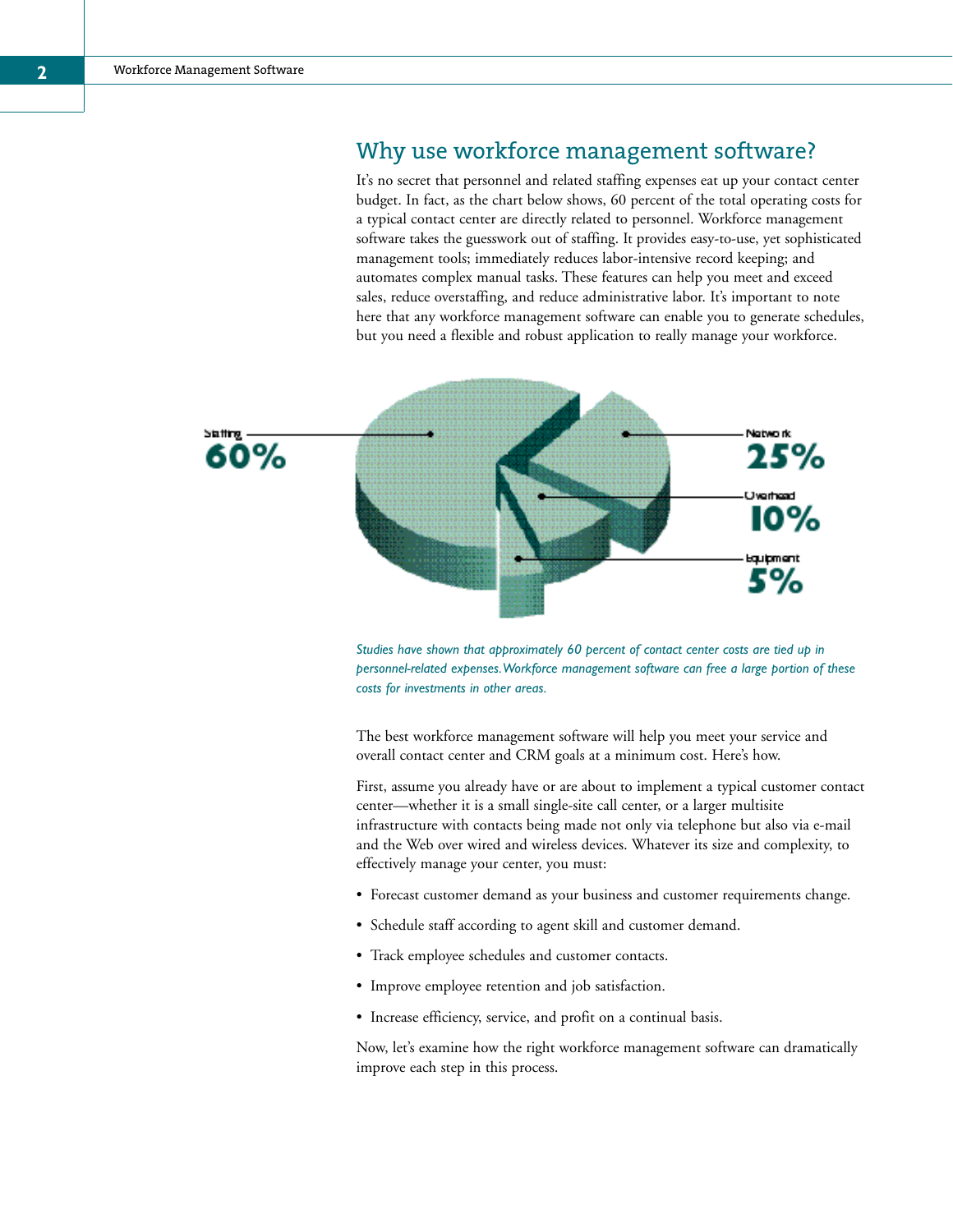#### **Accurate forecasting—the foundation of workforce management**

Workforce management software should enable you to predict contact volumes, calculate staffing requirements, and make budget projections based on historical data on contact volumes and handling times. You and your team should be able to set these data parameters and set up what-if scenarios to calculate the necessary trade-offs between service-quality goals and available staff. A full-featured workforce management product will allow you to forecast incoming contacts on a monthly, weekly, daily, and half- or quarter-hourly basis, so you can determine staff requirements for any time period, meet or modify established service-quality goals, and maximize net revenue. Also, a good workforce management software application will let you use patterns in forecasting, to smooth out the random variations and allow more accurate, long-range forecasting.

#### **Scheduling—an exercise in balance**

Contact center scheduling is one of the most complicated juggling acts business managers perform. You have to balance staffing requirements, to meet service-level goals, with employee needs and preferences and agent limitations. You have to consider business rules and policies and efficiency metrics. You have to accommodate human resources considerations. And you have to factor in fast adaptation needs, multiple sites and time zones, and language and skill requirements. Contact center management regularly has all of these balls in the air at once, and your business can't afford to drop any of them.

Specifically, contact center managers must create optimal schedules that meet their agents' needs while simultaneously fulfilling the needs of the business. A wellplanned schedule takes into account the types of contacts the center handles and their incoming volumes. They must also consider agent skill level and type. If scheduling is too tight, efficiency and employee satisfaction drop. If scheduling is too loose, productivity and customer satisfaction plummet.

You often need to draw up several models, but who has the time? Frequently, you may need to add to or adjust schedules, yet you seldom have time to replace some of the factors or start over. Good workforce management software will permit you to do this. You can create numerous trial schedules before selecting the one you'll actually use—in a fraction of the time it would take to do this manually.

#### **Tracking vital internal and external data**

With well-designed workforce management software, you can manage daily schedules and monitor the performance of your contact center. You can track changes and exceptions to employee schedules as they happen. You will also be able to track future schedule exceptions. Good workforce management software allows you to compare your scheduled number of staff to the number you require to meet your service-level goals. Then you will be able to compare your forecast to actual data, so your contact center managers can make staffing adjustments to maintain your service-level objectives.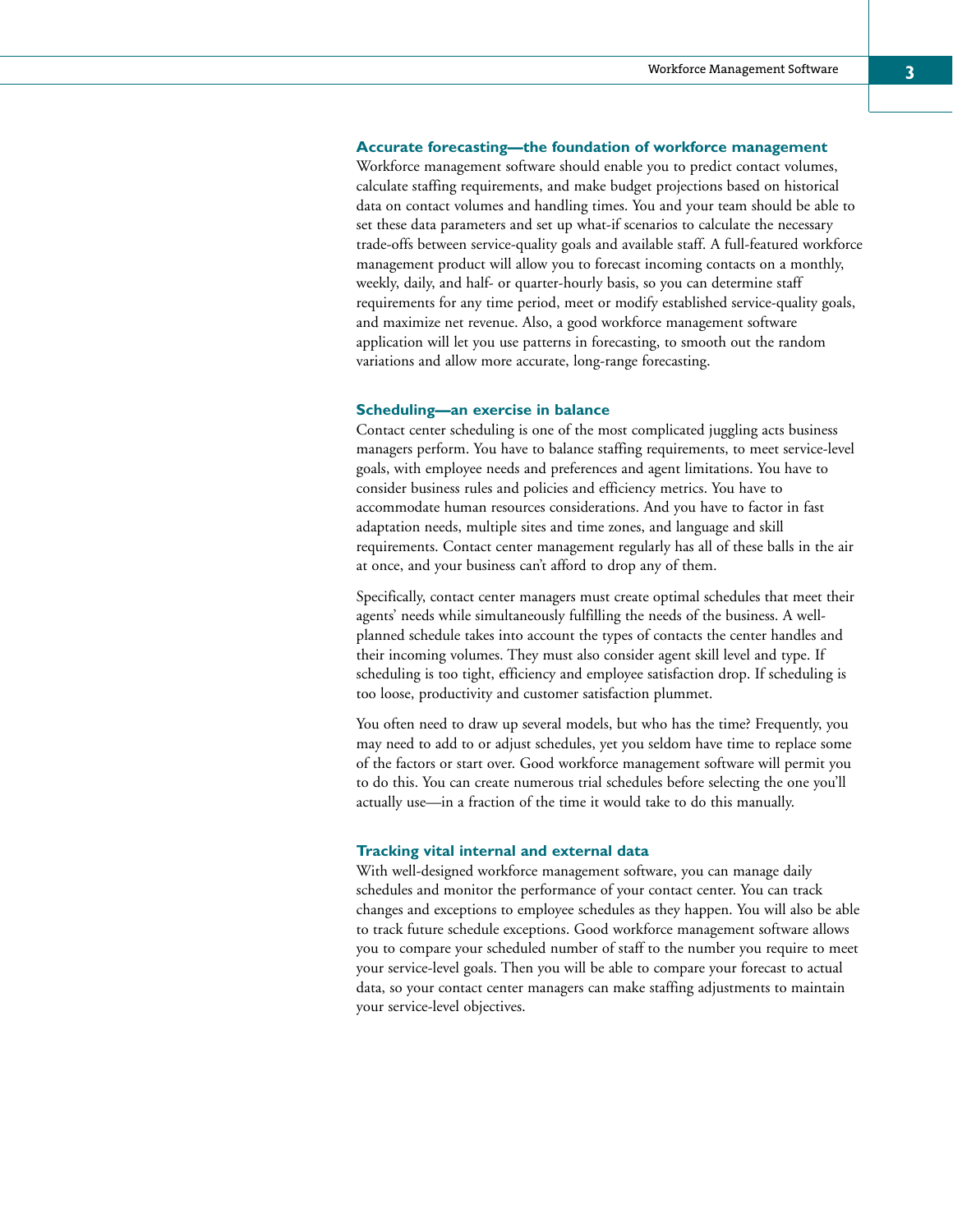For example, good workforce management software includes modules that allow you to administer employee vacations and other exceptions as necessary. Using these, you can track the amount of vacation time allowed for a group of agents for a particular day and easily decide whether a vacation request should be approved. More robust workforce management software has modules that will allow you to do this automatically. Using the exception-accounting features of workforce management software, you can even determine how much time over the past day, week, month, or year was spent on activities such as sick time, vacation time, meetings, training, and other categories you establish.

## Moving beyond today's performance

Optimizing contact center staffing resources may be a primary goal of workforce management, but the challenges today are daunting because of the many ways customers can make contact. Besides matching the many types of contacts with the agents skilled to handle them, many centers must do this over multiple sites using multiple contact channels. The more traditional goals of workforce management have thus been expanded to encompass staffing optimization in integrated multichannel, multisite, multiskill environments—and only full-featured workforce management software can synchronize all your CRM resources in these complex contact centers.

#### **Increasing efficiency with the right technology**

Once you are effectively forecasting, scheduling, and tracking, you can focus on increasing efficiency. This means having time to evaluate agent abilities, productivity, needs, and use of time. For example, can you accurately determine just what type of agents you need to hire now and later on? If you can, it will make the difference between just "doing the best with what you have" and planning for and ensuring outstanding performance.

Most contact center mangers work furiously just to stand still. Without the time and tools to analyze how they should change operations, they find it extremely difficult to improve contact center performance. Should they change the routing scheme, for example? Or improve their agents' skill sets through training? Workforce management software not only gives managers the time to ask these questions, it provides the tools to answer them.

#### **Improving service—productivity increases customer satisfaction**

With robust workforce management software, you gain the flexibility to experiment easily, without affecting your production plans. For example, can you currently create schedules that are the best for your business needs? Would you like to experiment with scheduling alone, independent of your agents' needs, preferences, and limitations? Do you have the workspace for creating trial schedule sets? Rich workforce management software allows you to form as many trial sets as you wish, compare the benefits of each, and then select and deploy the best set.

In fact, workforce management software with these features can also allow you to determine just what types of agents you need to hire and exactly what skills they must have today and in the future. Using your current employees' schedules as a base, you can set up these requirements and plan beyond your current production schedules.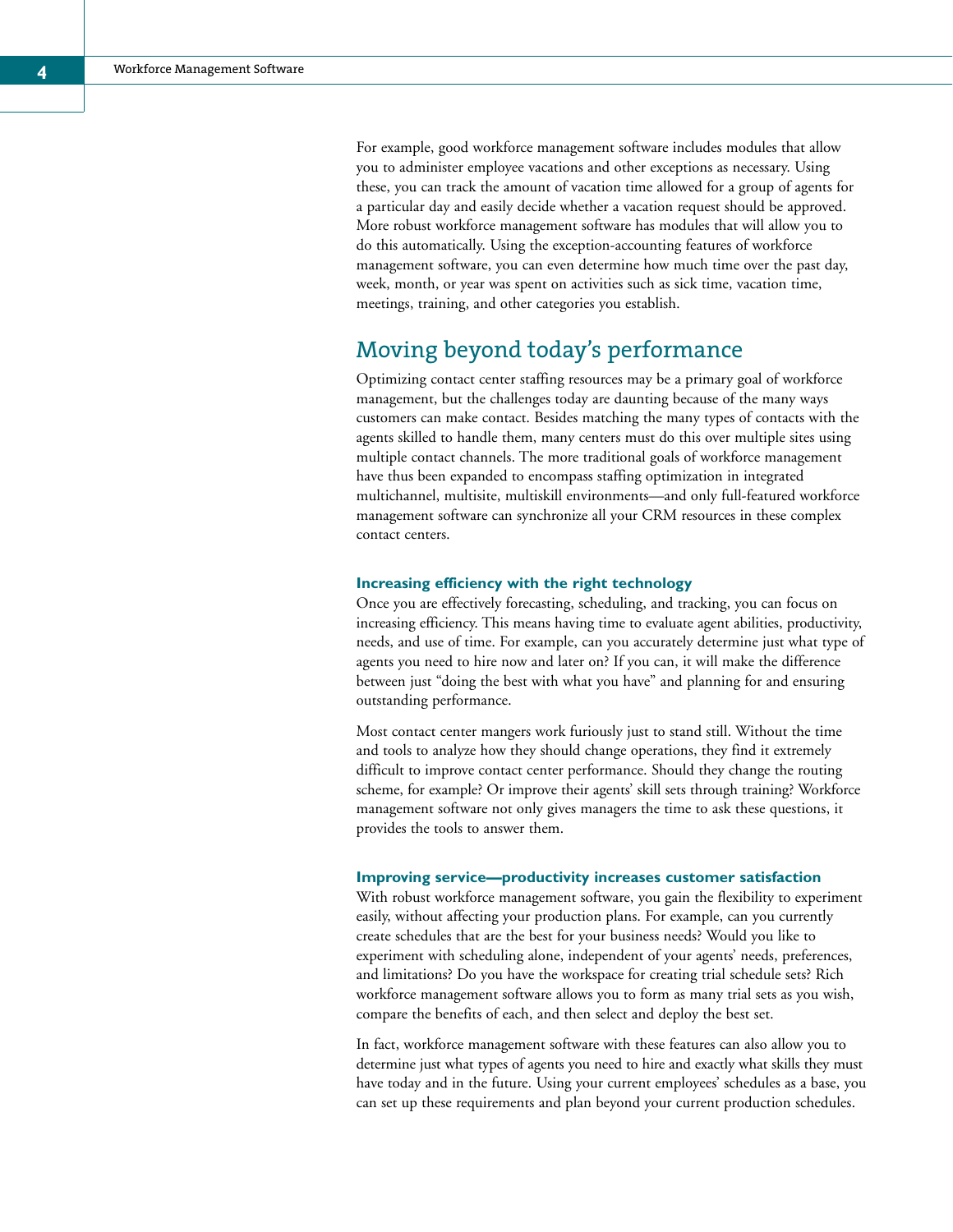It's a simple equation: the larger the contact center, the greater the need for laborand expense-saving tools. If your business runs a large contact center, you are already feeling the demands for the efficiency tools that workforce management software provides. This software helps you manage your current operation as well as future growth and change. It provides tools that allow you to adjust the schedules of many agents at once. Good workforce management software also optimizes agent breaks, schedules meetings, and accommodates training sessions and special projects. In addition, it can provide such administrative benefits as in-depth reporting, time account management, and vacation management.

Ultimately, workforce management frees contact center supervisors and managers while empowering them to do their jobs better. Once you have workforce management software working for you, your supervisors and managers have time to perform quality monitoring, coaching, and teaching. They can target topperforming agents for recognition and identify struggling agents for training to maximize their skills and performance. Moreover, robust workforce management software gives supervisors the systems to do this in real time. If they see a problem today, they can fix it today. In addition, historical data systems allow managers to identify trends and plan accordingly.

#### **Improving employee retention and job satisfaction**

Your agents can also manage their own schedules based on rules that you set up via the software. Submitting tasks such as vacation requests; overtime assignments; schedule drops, adds, and trades; and sick or late calls all become time-saving, automated exchanges between supervisors and agents.

#### **Leveraging the existing infrastructure**

There's no question that top-of-the-line workforce management software will leverage your existing contact center infrastructure. The best workforce management software will work with your current hardware and software, allowing you to use as few or as many of its features as you wish today. It will also easily adjust as your center grows. That spells big cost savings now and down the road.

#### **Enabling multiskill contact centers**

The most powerful workforce management software can support a multiskilled agent environment. For example, it enables proper use of agents who are proficient in multiple channels and multiple skills.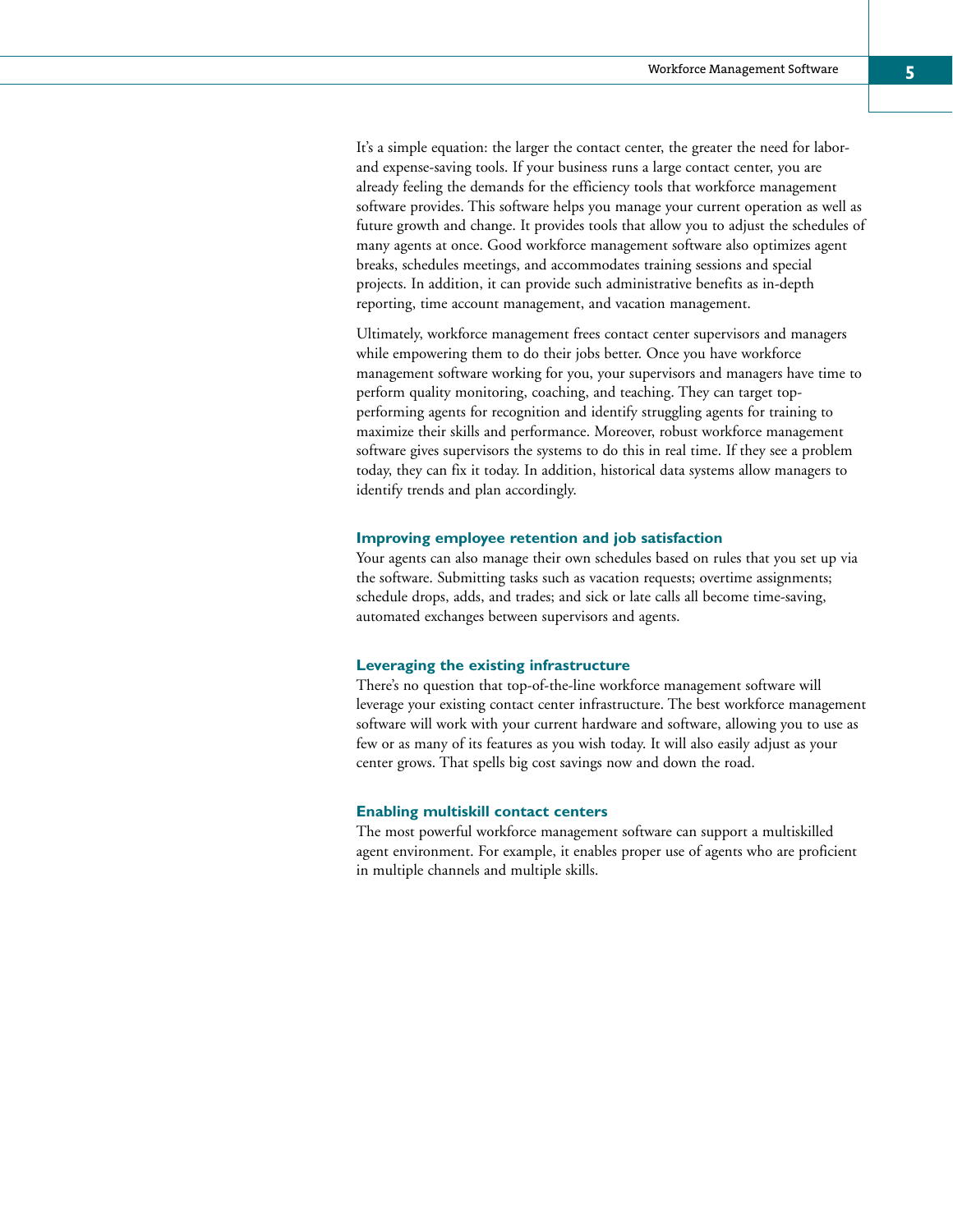



*While managing contact centers can be extremely complex, robust workforce management software allows you to break a task into easy-to-refine stages. Supervisors can then create, optimize, and manage the contact center schedule and work plan while efficiently—and profitably—managing the staff.*

There are big benefits to multiskilled agent work. For instance, handling multiple types of calls and contacts provides variety and interest in an agent's workload. Multiskill routing uses all of an agent's available skills. In addition, training for multiskill work can be selective, incremental, and factored into your growth plans. Moreover, your training costs will drop when you are not training all your employees for all skills. Economies of scale allow fewer agents to handle the same workload, yet provide the same quality of service.

## Factoring the return on your investment

There is no single formula for projecting your return on investment prior to making a software purchase, since each company's contact center setup and requirements vary. However, you can use some general ROI factors to evaluate your contact center costs both before and after you implement a workforce management system. Accumulating this data beforehand will take time and some of the data will be meaningful only in comparison to your center's performance after you've installed a workforce management software solution, but estimating the return on your investment can help you decide whether you can justify it.

Here is what you need to do to demonstrate the ROI and justify the investment:

- *To understand and reduce overstaffing,* you must first determine your current percentage of overstaffed personnel, the percentage of time they are overstaffed, and the associated costs.
- *To measure and reduce management labor,* you need to know the number of hours currently spent in schedule management and analysis, plus the related administrative labor costs, such as vacation-request administration.
- *To quantify network costs and reduce them,* you need to know your present percentage of abandoned contacts and of permanently lost customers, plus your contact costs per minute.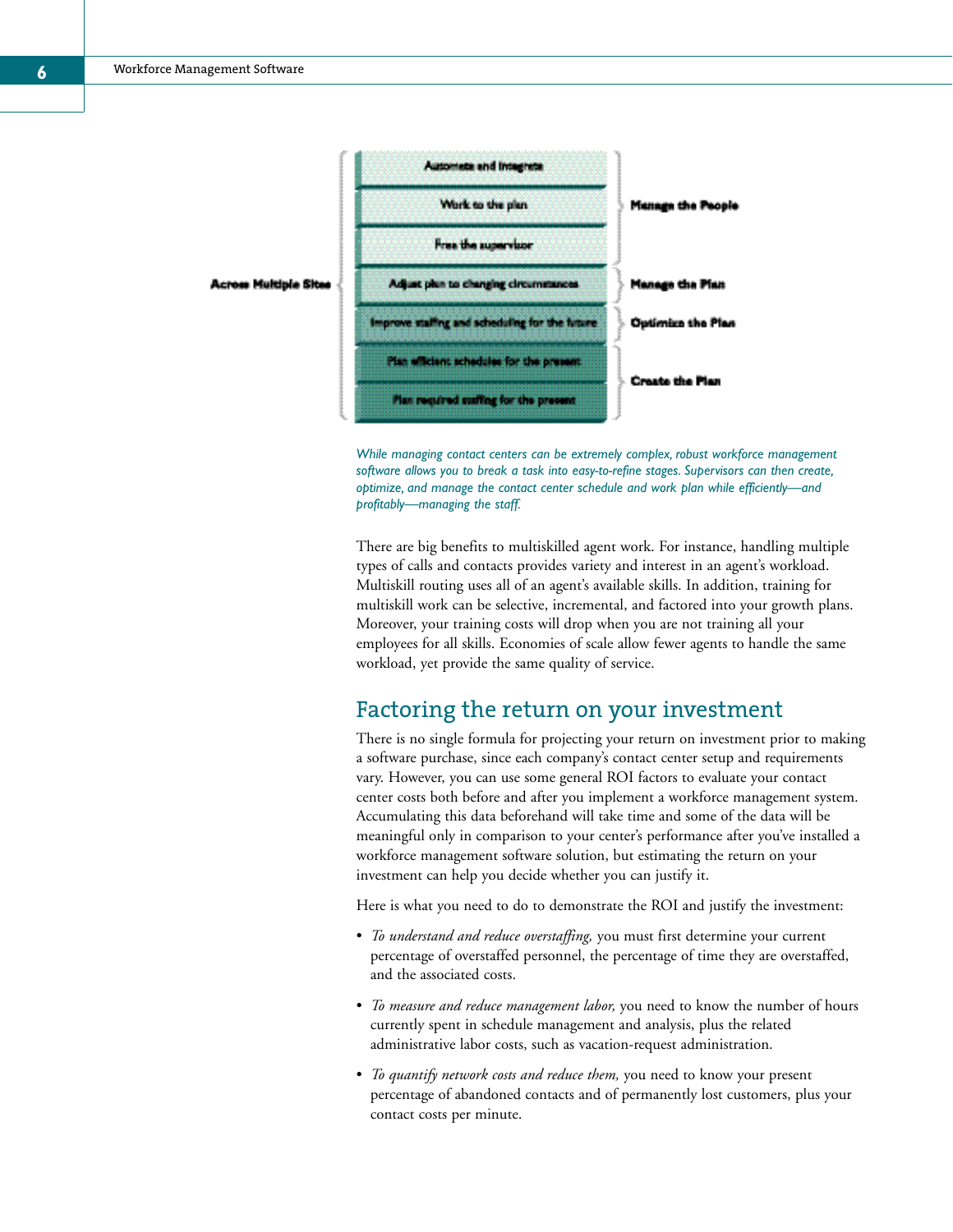- *To show increases in sales,* you need figures for the current average number of contacts, the percentage of those that are abandoned, and the value of those abandoned contacts.
- *To determine improved schedule adherence and time management,* you need to know the percentage of efficiencies gained, percentage of schedules out of adherence, and the related employee costs of both.
- *To demonstrate how much more productive your agents have become through schedule adherence,* you have to determine the average contact handle time before you install workforce management software, so that afterward you can calculate the percentage of improvement.

## Increasing ROI and profits with Aspect eWorkforce Management

Now that you have a basic understanding of workforce management software's range of capabilities, and a better handle on your own center's costs and potential to provide revenue, let's look at two examples of Aspect® eWorkforce Management software in action and the bottom-line savings the two companies achieved.

#### **Case Study I: Canadian Utility Company**

In our first example, a large utility's customer service center with 200 representatives was handling approximately 16,000 calls per day (peak) with a mixture of full- and part-time staff. Forecasting and scheduling were done manually, took many hours per month, and still produced less than optimal schedules.

Within weeks of implementing Aspect's eWorkforce Management software, the company was able to make staff adjustments that resulted in an estimated annual savings of Can\$130,000. By increasing the efficiency of its forecasting and scheduling process, the company saved another estimated Can\$68,000. Return on investment was achieved in eight months.

In areas of return not immediately demonstrated with dollars and cents, the company also experienced the benefits of better service and better planning. Using workforce management software, the utility achieved a more consistent level of customer service as well as reduced telephone time.

Also, the company began to add and reduce staff through what-if analysis, further eliminating manual evaluation processes and ensuring that the right number and shift types were hired for the most effective coverage. The company also used software to prepare what-if scenarios on the effect of a labor dispute with workers. It analyzed various options to determine FTE requirements and the impact on service level to clients. The analyses aided in the development of a fair and suitable action plan.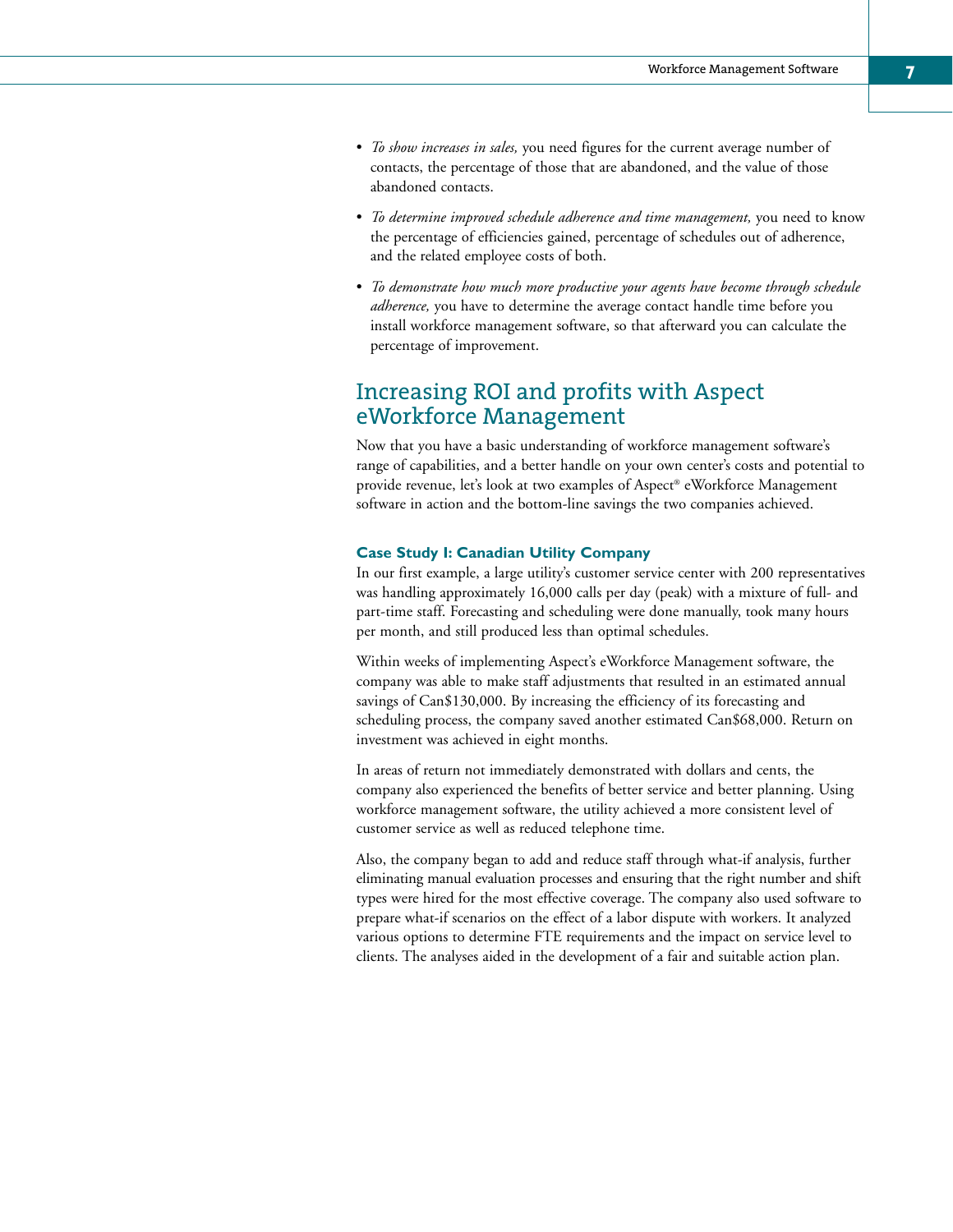| (in Canadian dollars)                                                                                                                                                     |                 |                                    |  |
|---------------------------------------------------------------------------------------------------------------------------------------------------------------------------|-----------------|------------------------------------|--|
| One-Time Expense<br>Aspect software and related hardware                                                                                                                  |                 | \$131,627                          |  |
| Estimated Benefit*<br>Savings<br>More efficient scheduling<br>Automation of workforce management tasks<br>Reduction in staffing<br>Reduction in network costs per quarter | \$.<br>\$<br>\$ | 110,505<br>67,725<br>16,025<br>n/a |  |
| <b>Total Benefit</b>                                                                                                                                                      |                 | \$194,255                          |  |
| Average Monthly Savings<br>(Total Benefit ÷ 12)                                                                                                                           | \$              | 16,188                             |  |
| Payback Period (in months)<br>(One-Time Expense $\div$ Average Monthly Savings)                                                                                           |                 | 8.13                               |  |

**Canadian Utility Company Payback Calculation** 

 $^\mathrm{*}$ The estimated savings shown in this document represent Aspect's best estimates based on a history of Aspect workforce management system implementations with many different sizes and types of contact centers.These numbers do not represent a guarantee of actual savings.

#### **Case Study II: U.S. Catalog Company**

In our second example, a medium-size U.S. specialty catalog company suspected they were losing calls during their peak times in the holiday season. This catalog center has 45 full- and part-time agents on the telephone and also makes use of seasonal, part-time staff. Forecasting and scheduling were previously done manually. Aspect performed a test study for the catalog company's three-month peak period, and the findings follow.

As with the utility company in Case Study I, implementation of Aspect eWorkforce Management software in this catalog company's contact center resulted in much better forecasting. The catalog company was very quickly able to forecast calls by the half hour and determine how many agents to hire and for what shifts to hire them. Naturally, this resulted in more efficient staff schedules to cover caller demand and a savings of more than US\$19,000 in anticipated overtime costs.

The company began to automate workforce management tasks. Just by having the Aspect eWorkforce Management software automatically create and assign schedules, the company saved more than 90 hours of supervisor time (worth more than US\$1,300) over the three-month test period—and the time saved was devoted to better training and supervision of new employees.

Queue times were reduced by an average of three seconds per call, resulting in tollfree savings of more than \$500 per month, or more than US\$1,600 per quarter.

Fewer calls were abandoned during the test period, which generated additional revenues for the company, estimated at US\$15,740.

By the end of the test period, the catalog company was able to provide a better, more consistent level of service to callers and significantly reduce the average speed of answer.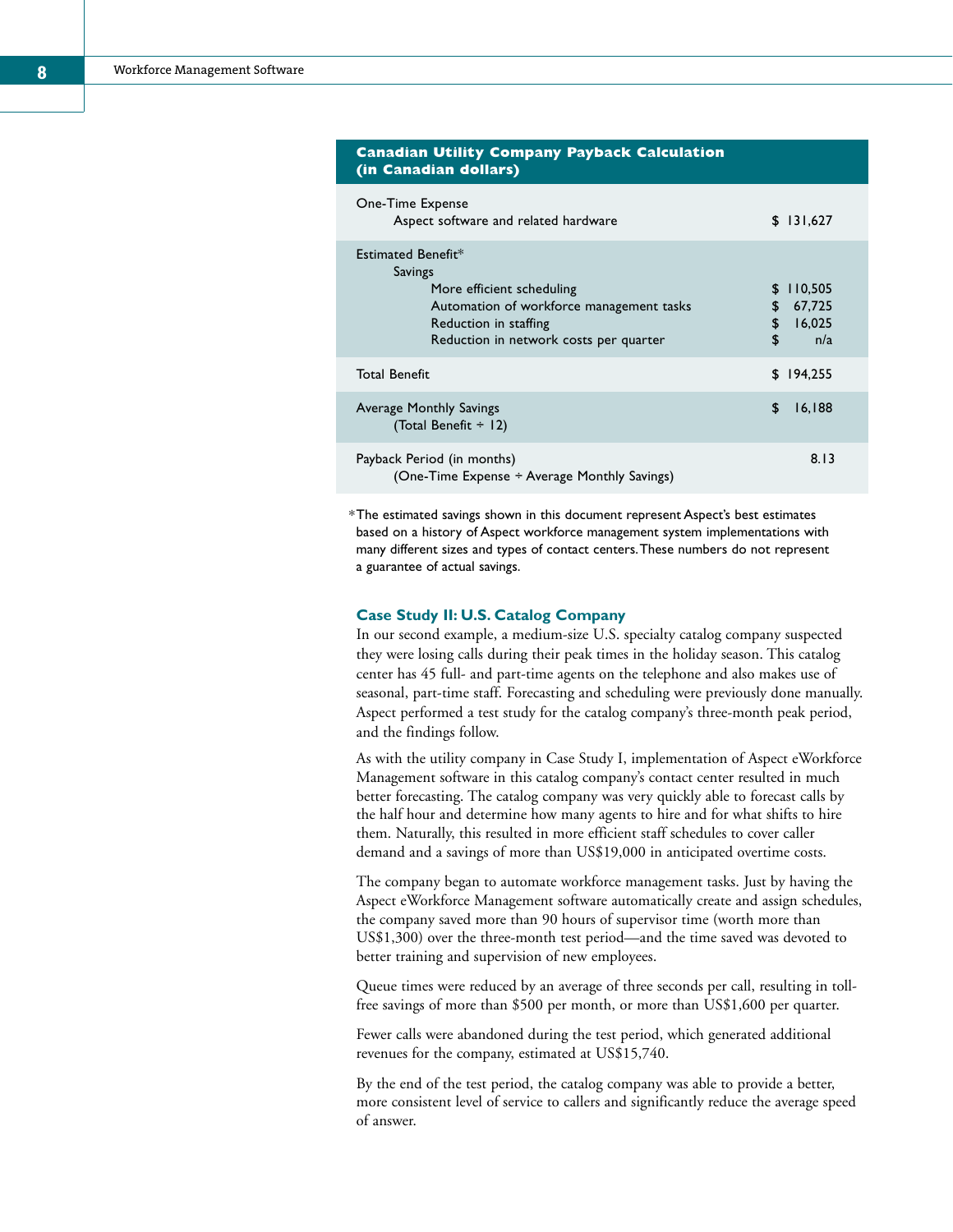#### **U.S. Catalog Company Payback Calculation (in U.S. dollars)**

| One-Time Expense<br>Aspect software and related hardware                                                                                     | \$                   | 57,255                             |
|----------------------------------------------------------------------------------------------------------------------------------------------|----------------------|------------------------------------|
| Estimated Benefit*<br>Savings                                                                                                                |                      |                                    |
| More efficient scheduling<br>Automating workforce management tasks<br>Reduction in network costs<br>Revenue<br>Estimated increase in revenue | \$<br>\$<br>\$<br>\$ | 19,266<br>1,350<br>1,625<br>14,560 |
| Total Benefit (for the quarter)                                                                                                              | \$                   | 22,902                             |
| Average Monthly Savings<br>(Total Benefit ÷ 12)                                                                                              | \$                   | 7,634                              |
| Payback Period (in months)<br>(One-Time Expense ÷ Average Monthly Savings)                                                                   |                      | 7.5                                |

 $^\ast$ The estimated savings provided in this document represent Aspect's best estimates based on a history of Aspect workforce management system implementations with many different sizes and types of contact centers.These numbers do not represent a guarantee of actual savings.

## Conclusion

While more than 60 percent of a typical contact center's total operating costs are directly related to personnel, and the forecasting, tracking, and efficient use of personnel resources are critical to a center's success, manual analysis can no longer keep up with the complex tasks involved in managing today's contact center. As a center's contact volume, workforce, and multichannel contacts grow, so do the tasks of predicting the volume of future contacts and efficiently staffing to handle them. For these reasons, the need for professional workforce management has become urgent.

Average workforce management software generates schedules and stops there. Robust, flexible workforce management software does much more. It is a true management tool, arming the contact center manager with critical information to ensure the right agent is available at the right time for the right type of contact. Superior workforce management software does even more, by providing productivity, efficiency, and budgetary and administrative tools that lower operation costs, increase revenues, and run contact centers most effectively. Businesses are developing enterprisewide CRM strategies that demand the use of a contact center. Worldwide, these companies are coming to rely on the market-leading suite of workforce management solutions from Aspect Communications.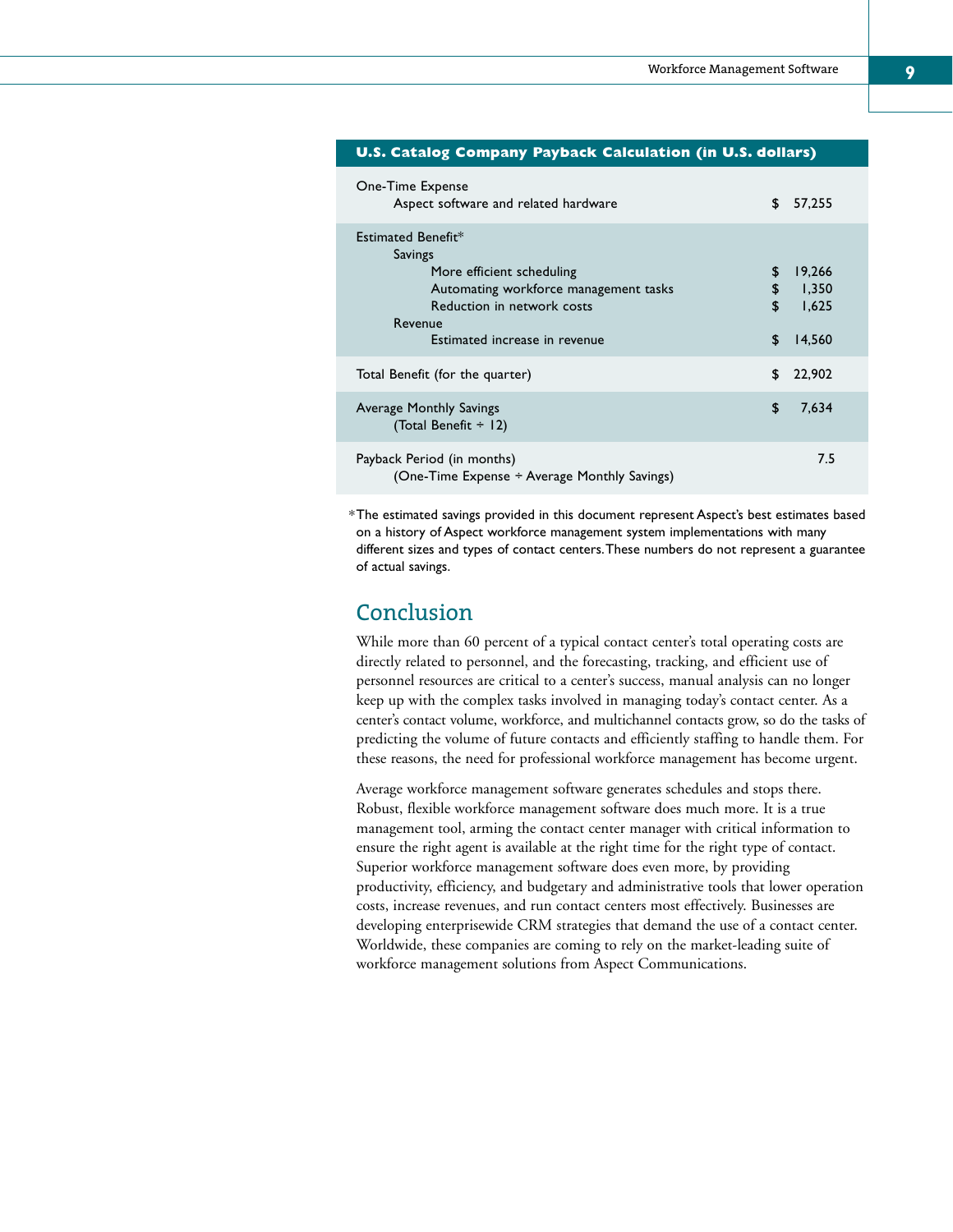In fact, Aspect is the number one provider of automated workforce management software for inbound call and contact centers, and is the only company that provides full management functionality in its workforce management software today. Aspect eWorkforce Management software has been installed in approximately 3,000 centers in 40 countries since its introduction in 1980. It better equips these centers to

- Forecast future contact volumes.
- Determine the number of agents needed throughout the day.
- Create flexible and efficient agent work schedules for single-channel and multichannel, multiskill operations.
- Assign agents to schedules automatically.
- Respond immediately to changes in call patterns and agent availability.
- Prepare and analyze what-if scenarios for budgeting and planning.

Recognizing that each business is unique, Aspect has created the most flexible contact center solutions to effectively serve a wide variety of customers from an array of industries. The quality of Aspect products, training programs, and support services has made Aspect Communications the leading vendor of workforce management software in the world.